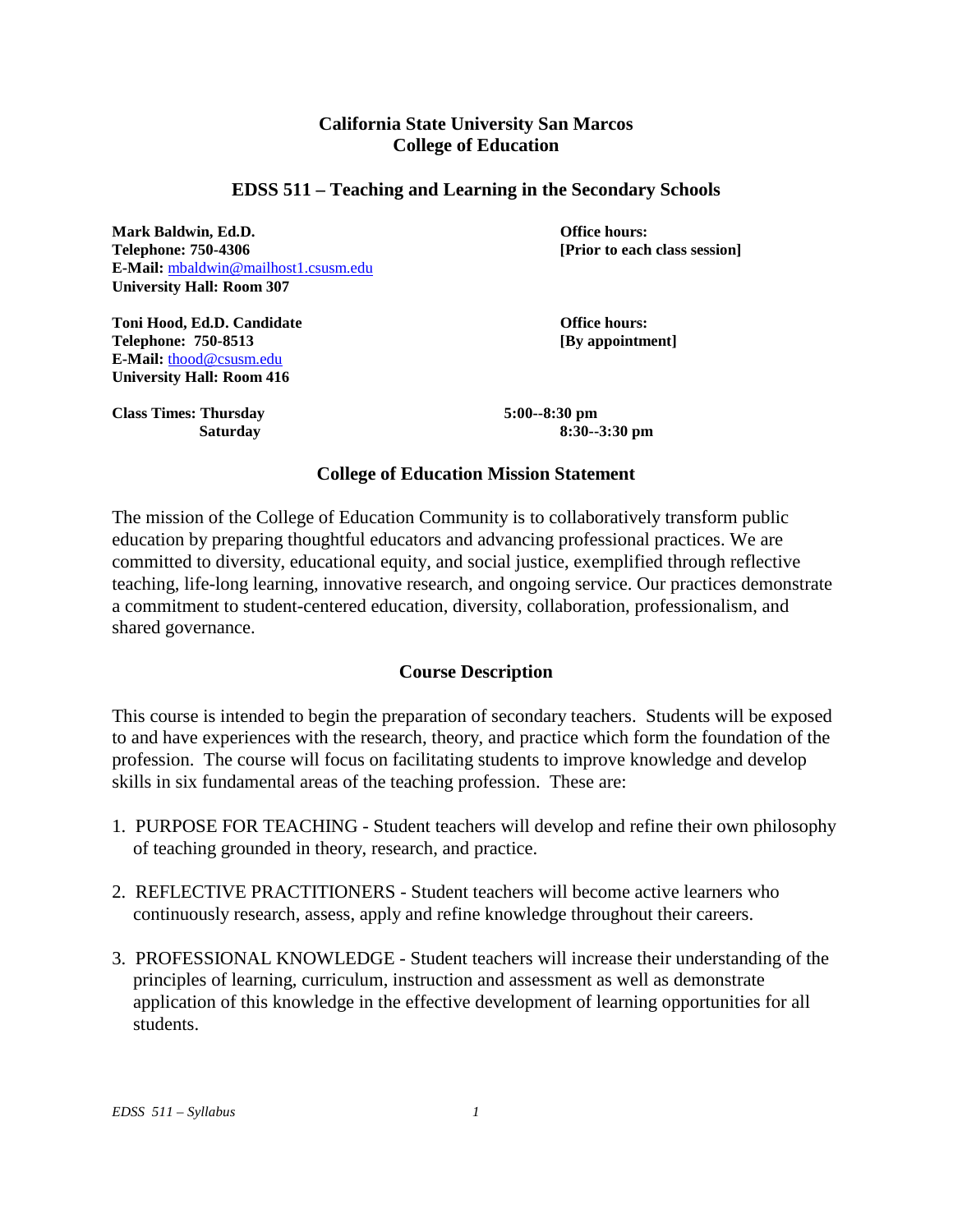- 4. STUDENT FOCUS Student teachers will work equitably and effectively with all students by respecting the diversity of ethnicity, race, gender and distinctive characteristics of each individual.
- 5. TEACHING AS A PROFESSION Student teachers will exhibit appreciation and practice of the principles, ethics and responsibilities of the profession.
- 6. COLLABORATIVE RELATIONSHIPS Student teachers will practice collaboration and create partnerships with colleagues, students, parents, businesses and community agencies.

## **Teacher Performance Expectation (TPE) Competencies**

This course is designed to help teachers seeking the Single Subject Credential to develop the skills, knowledge, and attitudes necessary to assist schools and district in implementing an effective program for all students. The successful candidate will be able to merge theory and practice in order to realize a comprehensive and extensive educational program for all students. The following TPEs are addressed in this course:

#### **Primary Emphasis**

- TPE 3 Interpretation and Use of Assessments
- TPE 6c Developmentally Appropriate Practices in Grades 9 -12
- TPE 6d Developmentally Appropriate Practices for Special Education
- TPE 8 Learning about Students
- TPE 9 Instructional Planning
- TPE 11 Social Environment
- TPE 13 Professional Growth

## **Secondary Emphasis:**

- TPE 2 Monitoring Student Learning During Instruction
- TPE 4 Making Content Accessible
- TPE 7 Teaching English Language Learners
- TPE 10 Instructional Time
- TPE 12 Professional, Legal, and Ethical Obligation
- TPE 14 Educational Technology
- TPE 15 Social Justice and Equity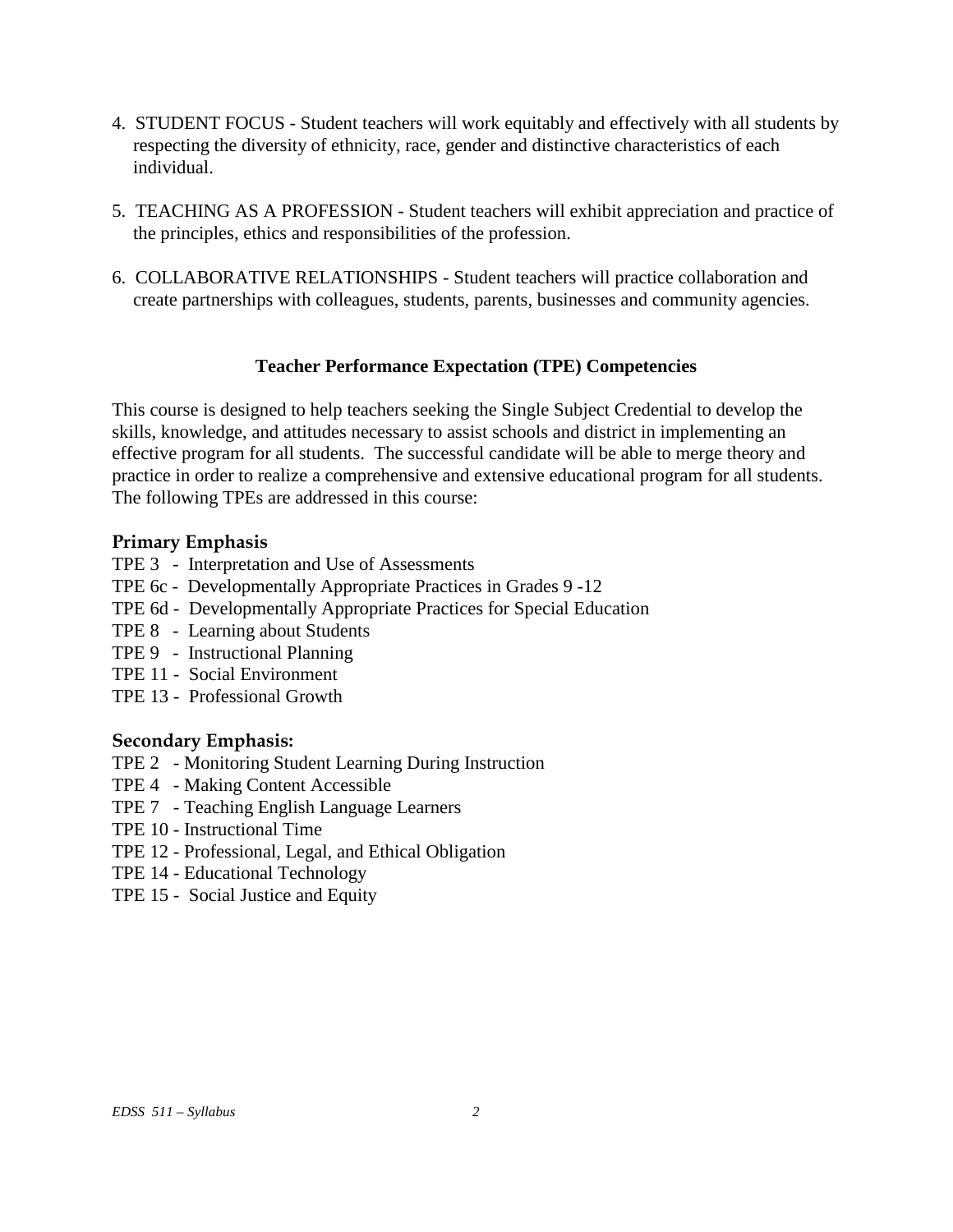### **Infused Competencies**

# **CLAD**

In 1992, the College of Education voted to infuse Cross-cultural, Language and Academic Development (CLAD) competencies across the curriculum. The CLAD competencies are attached to the syllabus and the competencies covered in this course are highlighted.

# **Special Education**

Consistent with the intent to offer a seamless teaching credential in the College of Education, this course will demonstrate the collaborative infusion of special education competencies that reflect inclusive educational practices.

## **Technology**

This course infuses technology competencies to prepare our candidates to use technologies, emphasizing their use in both teaching practice and student learning. Candidates are expected to use technology professional practice, as well as researching the topics discussed in this course. Additional uses of technology will be discussed in class and emphasized in the course reader.

## **Required Texts & Resources**

- Baldwin, M.D., & Keating, J. F., Preparing Dynamic Teachers for Challenges of Secondary Schools. Customized text: draft of chapters  $1 - 5$ .
- Choate, J. S. (2000). Successful inclusive teaching: (3rd ed.). Needham Heights, MA: Allyn and Bacon.
- Villa, R., and Thousand, J. (1995). Creating an inclusive school. Alexandria, VA: Association for Supervision and Curriculum Development.
- Borich, Gary D. (1999). Observation Skills for Effective Teaching. (3<sup>rd</sup> ed.). Upper Saddle River, New Jersey: Prentice-Hall. [Purchased for EDSS 530, Professor Keating]

Course Website: [http://courses.csusm.edu](http://courses.csusm.edu/)

# **[Optional Text – please see instructor before purchasing]**

Nelson, J., Lott, L., & Glenn, H.S. (1997). Positive Discipline in the Classroom  $(2^{nd}$  ed.). Prima Publishing: Rocklin, CA.

Fried, Robert L. (1995). The Passionate Teacher. Beacon Press: Boston, MA.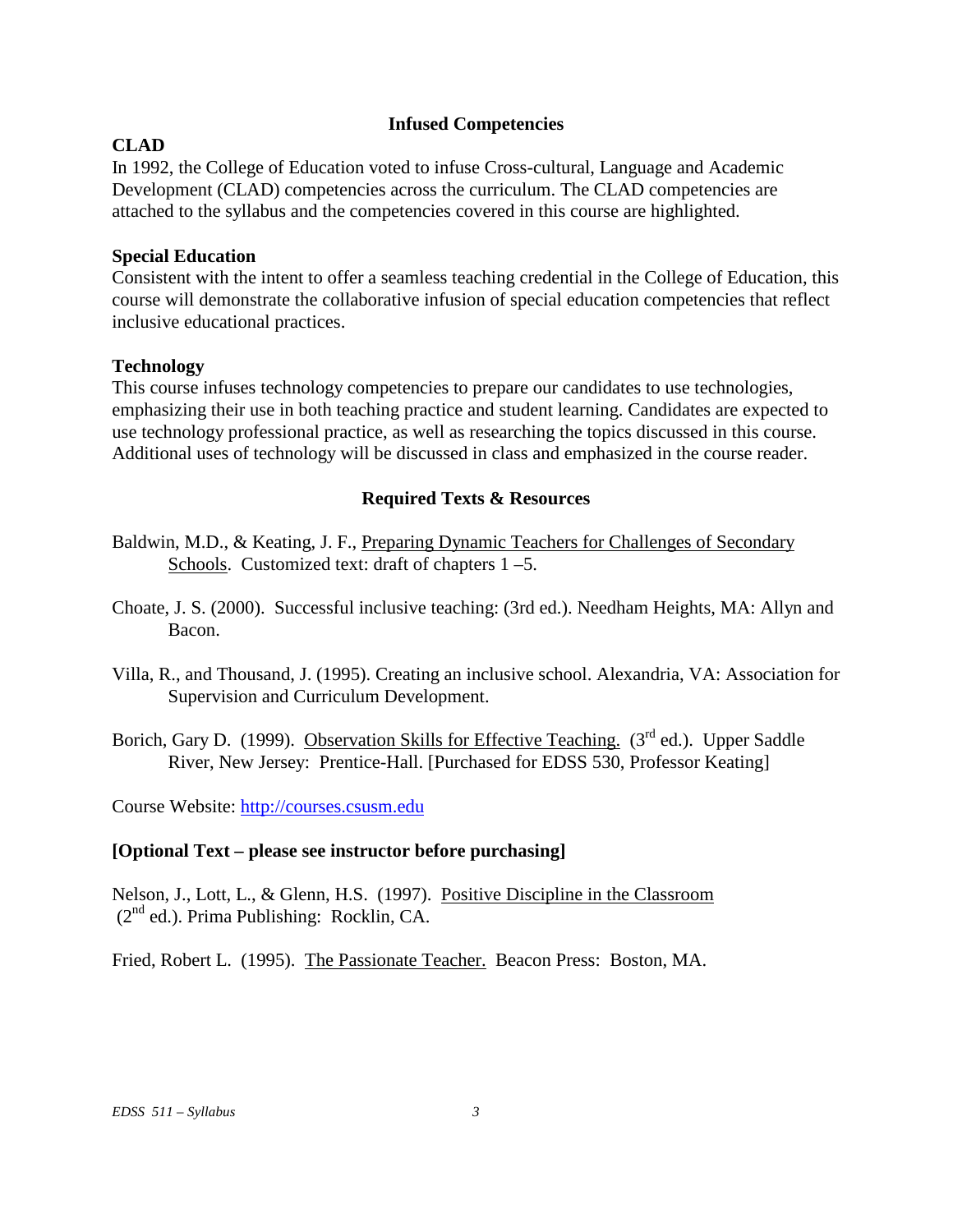#### **Assignments and Grading**

All assignments should be typed and reflective of graduate level work. No late work will be accepted without prior approval. Several of the following assignments are given concurrently with EDSS 530 and / or EDSS 550; credit will be given in each course for work completed. These assignments are marked with (\*). Assignments will be discussed in more detail in class.

#### **College of Education Attendance Policy**

Due to the participatory nature of this course, all students are expected to attend all classes and participate actively. Absences and late arrivals will affect the final grade. At a minimum, students must attend more than 80% of class time, or s/he **may not receive a passing grade** for the course at the discretion of the instructor. Should you have extenuating circumstances, please contact us.

# **ATTENDANCE AND PARTICIPATION**

The course is designed to be participatory in nature, therefore your attendance and participation are important. Absences must be made up and may affect the final grade. Students are expected to be on time and prepared for class. Any student missing more than three classes will not receive credit for the course.

# **READING LOGS (10%)**

Reading logs will be prepared for various assigned readings. The reading logs will reflect the individual student's interest and understanding of the assigned reading. The format and specific readings will be explained in class.

## **JOURNALS (25%)**

Reflective journals will be explained and initiated throughout the semester. The content of entries will be determined by each individual student, the specific focus of the journal entries will be assigned by the instructor. Two journal entries will be generated which focus on two specific elements of classroom life and student behavior. [Class management and instructional variety from the Borich text]. A format for the journals will be provided.

## **PROGRAMS, PROCESSES AND PROCEDURES (25%)**

## **Special Education Matrix: The 13 Handicapping Conditions (10%)**

Following the study of Legal and Ethical Rights, Roles, Responsibilities of the parent and teacher, students will create a Special Education Matrix. This master chart will include information about environmental, curricular, instructional, and assessment adaptations and accommodations for students who qualify for special education according to the state and federal criteria under any of the 13 handicapping conditions. Further instructions will be provided in class.

## **Student Study Team: A General Education Process (15%)**

*EDSS 511 – Syllabus 4* In teams of 4 or five students, you will research, prepare, and present a mock SST meeting that demonstrates the roles of the SST members, reviews special education program options for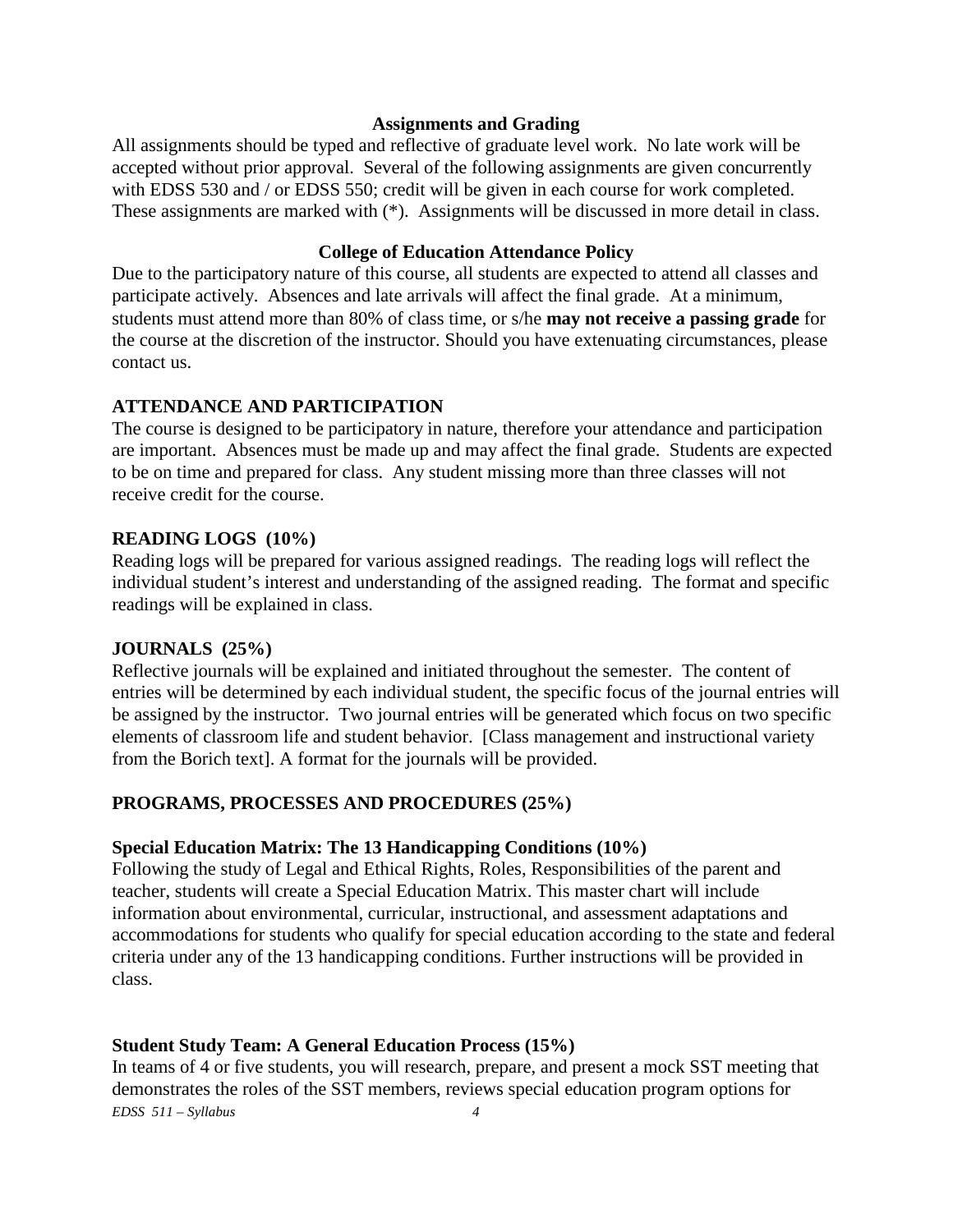meeting the needs of special students; examines the use of prereferral strategies to resolve problems prior to formal referrals for special education services, and explains the referral procedure involved in identifying students for special services. This assignment is accompanied by an examination of professional journal articles related to the given high incidence disability. (Sources recommended by instructors.)

# **CLASS ENVIRONMENT PLAN (15%) – Critical Assessment Task**

Students will provide an overview of their proposed classroom set-up, procedures, and methods of establishing a positive learning community.

# **UNIT/\* LESSON PLAN (25%) – Critical Assessment Task**

Preparation for TPA 2 - Lesson Design

[Preparation for TPA 1 -Adaptation of Content for Student with Exceptional Needs] Students will develop lesson plans and unit plans from their content area. These will include goals, instructional and assessment strategies.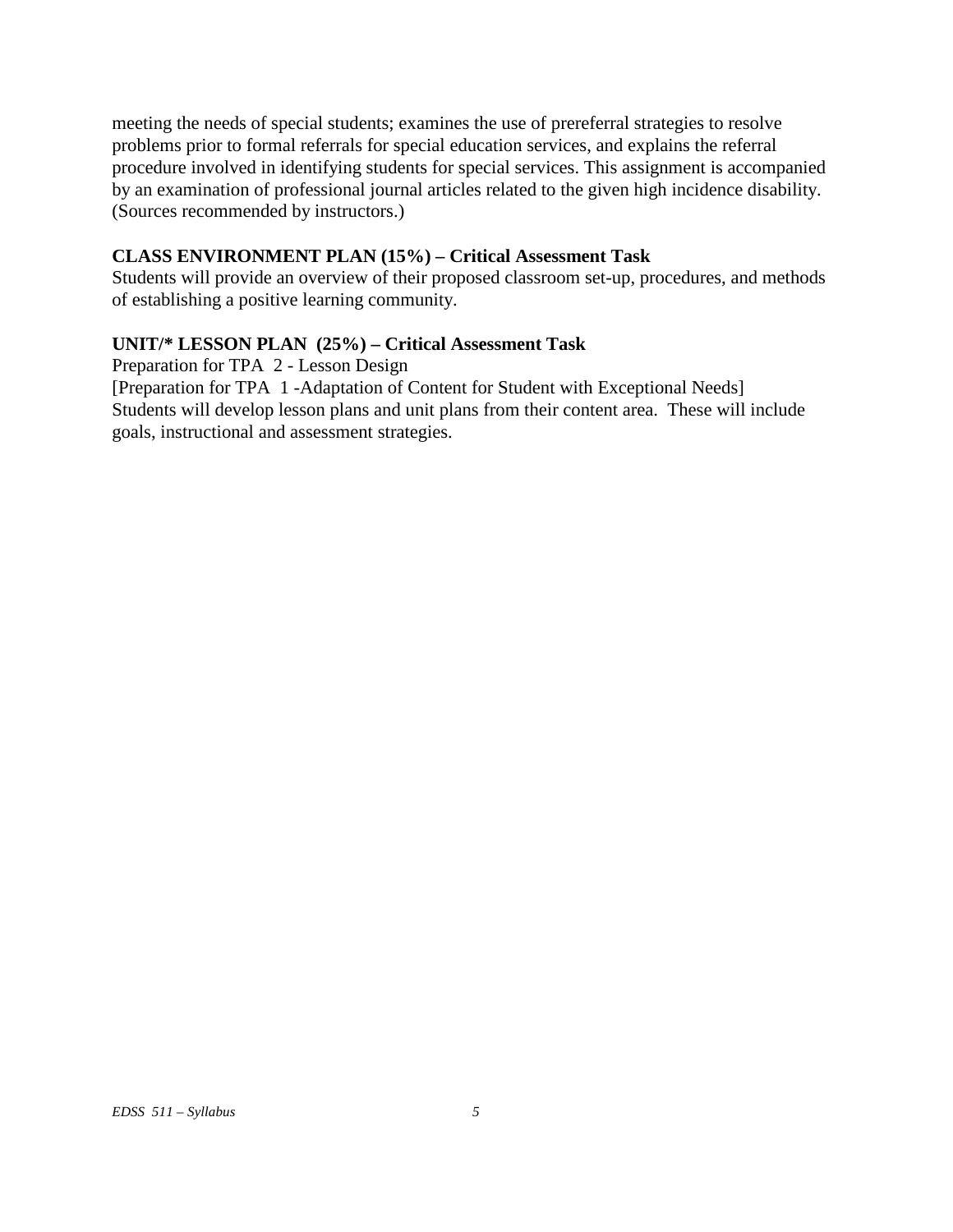# **CROSS-CULTURAL, LANGUAGE AND ACADEMIC DEVELOPMENT (CLAD) COMPETENCIES**

| <b>PART 1: LANGUAGE STRUCTURE</b><br>AND FIRST- AND SECOND-LANGUAGE<br><b>DEVELOPMENT</b>                                                     | PART <sub>2:</sub><br><b>METHODOLOGY OF</b><br><b>BILINGUAL ENGLISH LANGUAGE</b><br>DEVELOPMENT, AND CONTENT<br><b>INSTRUCTION</b> | <b>PART 3: CULTURE AND</b><br><b>CULTURAL DIVERSITY</b>                                                                                                  |
|-----------------------------------------------------------------------------------------------------------------------------------------------|------------------------------------------------------------------------------------------------------------------------------------|----------------------------------------------------------------------------------------------------------------------------------------------------------|
| I. Language Structure and Use: Universals and<br>Differences (including the structure of English)                                             | <b>I. Theories and Methods of Bilingual</b><br><b>Education</b>                                                                    | <b>I. The Nature of Culture</b>                                                                                                                          |
| A. The sound systems of language (phonology)                                                                                                  | A. Foundations                                                                                                                     | A. Definitions of culture                                                                                                                                |
| <b>B.</b> Word formation (morphology)                                                                                                         | <b>B.</b> Organizational models: What works for<br>whom?                                                                           | <b>B.</b> Perceptions of culture                                                                                                                         |
| C. Syntax                                                                                                                                     | C. Instructional strategies                                                                                                        | $\mathbf{C}$ .<br>Intragroup differences (e.g.,<br>ethnicity, race, generations, and<br>micro-cultures)                                                  |
| <b>D.</b> Word meaning (semantics)                                                                                                            | II. Theories and Methods for Instruction In<br>and Through English                                                                 | Physical geography and its<br>D.<br>effects on culture                                                                                                   |
| E. Language in context                                                                                                                        | A. Teacher delivery for both English language<br>development and content instruction                                               | E. Cultural congruence                                                                                                                                   |
| <b>F.</b> Written discourse                                                                                                                   | Approaches with a focus on English<br><b>B.</b><br>language development                                                            | <b>II.</b> Manifestations of Culture:<br><b>Learning About Students</b>                                                                                  |
| G. Oral discourse                                                                                                                             | C. Approaches with a focus on content area<br>instruction (specially designed academic<br>instruction delivered in English)        | A. What teachers should learn about<br>their students                                                                                                    |
| H. Nonverbal communication                                                                                                                    | D. Working with paraprofessionals                                                                                                  | <b>B.</b> How teachers can learn about<br>their students                                                                                                 |
| II. Theories and Factors in First- and Second-<br><b>Language Development</b>                                                                 | <b>III.</b> Language and Content Area Assessment                                                                                   | C. How teachers can use what they<br>learn about their students<br>(culturally-responsive pedagogy)                                                      |
| A. Historical and current theories and models of<br>language analysis that have implications for second-<br>language development and pedagogy | A. Purpose                                                                                                                         | <b>III. Cultural Contact</b>                                                                                                                             |
| B. Psychological factors affecting first- and second-<br>language development                                                                 | <b>B.</b> Methods                                                                                                                  | A. Concepts of cultural contact                                                                                                                          |
| C. Socio-cultural factors affecting first- and second-<br>language development                                                                | C. State mandates                                                                                                                  | $% \left( \left( \mathcal{A},\mathcal{A}\right) \right) =\left( \mathcal{A},\mathcal{A}\right)$ of<br>individual<br>cultural<br><b>Stages</b><br>contact |
| D. Pedagogical factors affecting first- and second-<br>language development                                                                   | <b>D.</b> Limitations of assessment                                                                                                | C. The dynamics of prejudice                                                                                                                             |
| Political factors affecting first- and second-<br>E.<br>language development                                                                  | E. Technical concepts                                                                                                              | D. Strategies for conflict resolution                                                                                                                    |